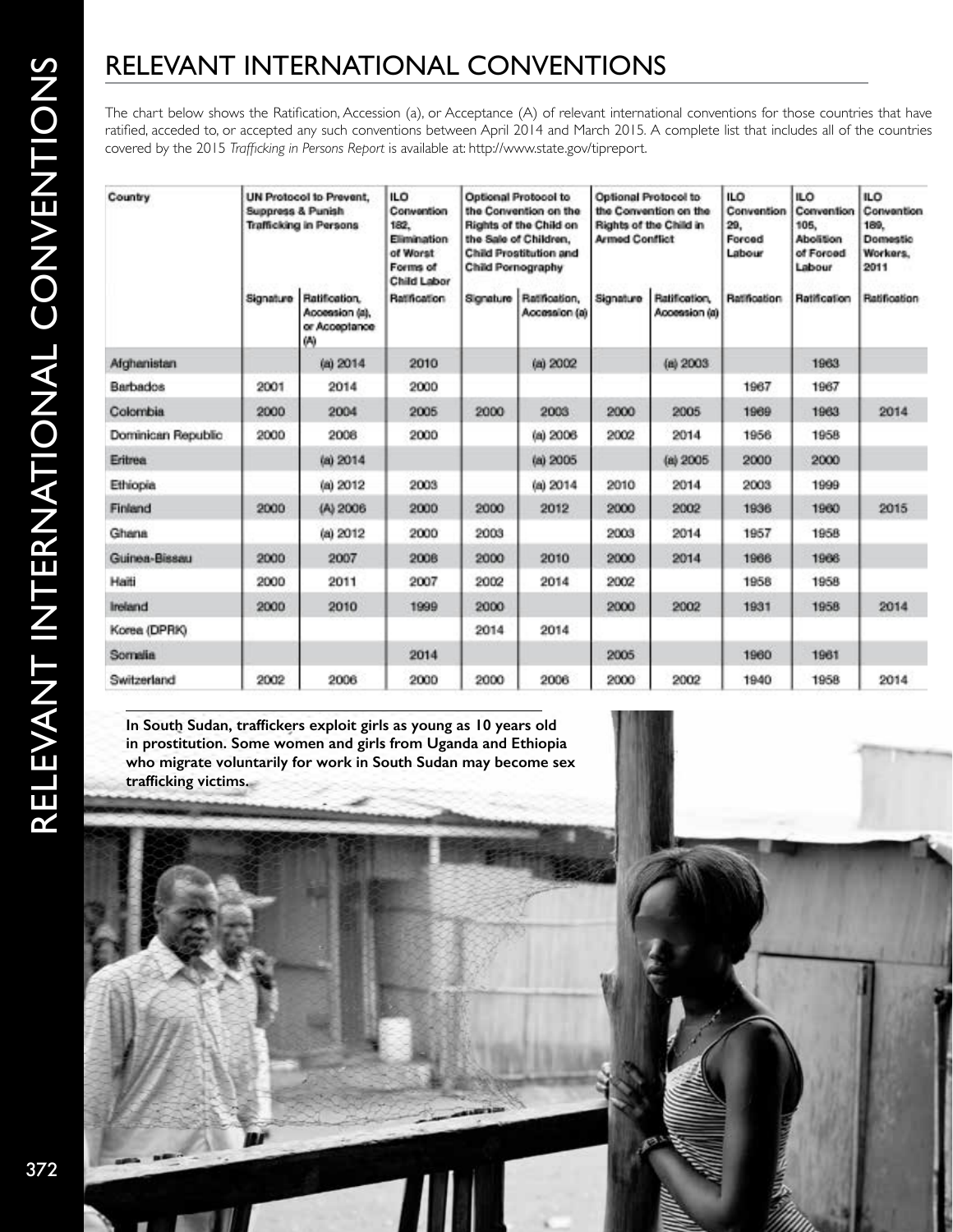## STOPPING HUMAN TRAFFICKING, SEXUAL EXPLOITATION, AND ABUSE BY INTERNATIONAL PEACEKEEPERS AND CIVILIAN PERSONNEL

As required by law, this section summarizes actions taken by the United Nations (UN), the North Atlantic Treaty Organization (NATO), and the Organization for Security and Co-Operation in Europe (OSCE) to prevent trafficking in persons or exploitation of victims of trafficking.

|                                                                                  | <b>UNITED NATIONS</b>                                                                                                                                                                                                                                                                                                                                                                                                                                                                                                      | <b>OSCE</b>                                                  | <b>NATO</b>                                                                                                                                                                                             |
|----------------------------------------------------------------------------------|----------------------------------------------------------------------------------------------------------------------------------------------------------------------------------------------------------------------------------------------------------------------------------------------------------------------------------------------------------------------------------------------------------------------------------------------------------------------------------------------------------------------------|--------------------------------------------------------------|---------------------------------------------------------------------------------------------------------------------------------------------------------------------------------------------------------|
| <b>TOTAL NUMBER</b><br>OF PEACEKEEPING<br><b>AND SUPPORT</b><br><b>PERSONNEL</b> | 123,000                                                                                                                                                                                                                                                                                                                                                                                                                                                                                                                    | 1,844                                                        | 17,886                                                                                                                                                                                                  |
| <b>TOTAL NUMBER</b><br>OF MISSIONS                                               | 16                                                                                                                                                                                                                                                                                                                                                                                                                                                                                                                         | 17                                                           | $\mathbf{2}$                                                                                                                                                                                            |
| <b>PREVENTION</b><br><b>POLICY</b>                                               | "Special Measures for Protection from Sexual<br>Exploitation and Sexual Abuse" (SEA) (2003)                                                                                                                                                                                                                                                                                                                                                                                                                                | "Code of Conduct<br>for Staff and<br><b>Mission Members"</b> | "NATO Policy on Combating<br>Trafficking in Human Beings"<br>(2004 and 2007)                                                                                                                            |
| <b>LEAD OFFICE</b><br><b>RESPONSIBLE FOR</b><br><b>IMPLEMENTATION</b>            | Office of Field Support                                                                                                                                                                                                                                                                                                                                                                                                                                                                                                    | Office of Human<br>Resources                                 | NATO Political Affairs and<br><b>Security Policy Division</b><br>(PASP)                                                                                                                                 |
| <b>PREVENTION</b><br><b>TRAINING</b>                                             | Pre-deployment and at mission                                                                                                                                                                                                                                                                                                                                                                                                                                                                                              | Pre-deployment                                               | Pre-deployment and at<br>mission<br>"NATO Guidance for the<br>development of training and<br>educational programmes<br>to support the policy on<br>combating the trafficking in<br>human beings" (2004) |
| <b>NUMBER OF</b><br><b>ALLEGATIONS</b><br>IN 2014                                | 51 [civilian (14), military (24), police (13)]<br>Allegations were made against personnel of<br>UN missions in the Democratic Republic<br>of Congo (13), Haiti (13), South Sudan (12),<br>Liberia (5), Mali (3), Afghanistan (1), Cyprus<br>(1), Lebanon (1), Sudan's Abyei Region (1), and<br>Cote d'Ivoire (1).<br>25% of the allegations involved children under<br>18 years of age                                                                                                                                     | No reported<br>allegations                                   | No reported allegations -<br>NATO relies on contributing<br>countries to report<br>allegations.                                                                                                         |
| <b>NEW INITIATIVES</b>                                                           | A new Accountability Framework went into<br>effect in July 2014 with updated indicators of<br>mission performance in executing prevention,<br>enforcement, and remedial actions for conduct<br>and discipline. The Accountability Framework<br>includes an SEA risk management framework<br>and a draft action plan. The proposed actions<br>include development of a Secretariat-wide<br>communication strategy, focused on SEA, to<br>include best practices and procedures for<br>registering complaints of misconduct. |                                                              |                                                                                                                                                                                                         |
| <b>LINKS FOR</b><br><b>ADDITIONAL</b><br><b>INFORMATION</b>                      | http://cdu.unlb.org/unstrategy/remedialaction.<br>aspx                                                                                                                                                                                                                                                                                                                                                                                                                                                                     | http://www.<br>osce.org/what/<br>trafficking                 | http://www.nato.int/cps/en/<br>natolive/topics_50315.htm                                                                                                                                                |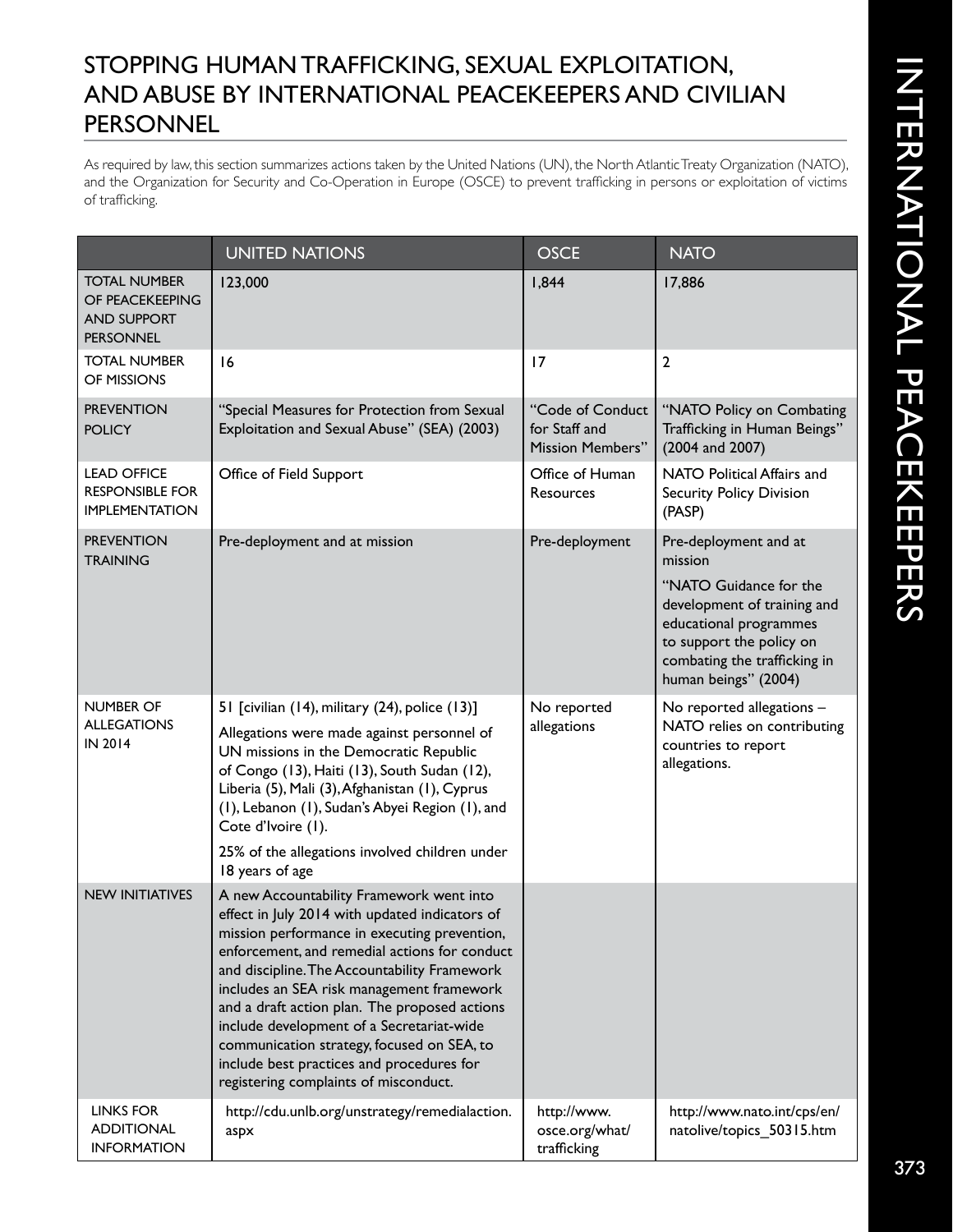## INTERNATIONAL, REGIONAL, AND SUB-REGIONAL ORGANIZATIONS COMBATING TRAFFICKING IN PERSONS

| <b>ORGANIZATION</b>                                                                                                                                                    | <b>FRAMEWORK DOCUMENT</b><br><b>RELEVANT TO TIP</b>                                                                                                                                                                                                                                                      | <b>TIP FOCAL POINT</b>                                                                                                                                                                                                      |
|------------------------------------------------------------------------------------------------------------------------------------------------------------------------|----------------------------------------------------------------------------------------------------------------------------------------------------------------------------------------------------------------------------------------------------------------------------------------------------------|-----------------------------------------------------------------------------------------------------------------------------------------------------------------------------------------------------------------------------|
| <b>United Nations</b><br>www.un.org<br>www.unodc.org<br>www2.ohchr.org/english/bodies/chr/special/themes.htm                                                           | Protocol to Prevent, Suppress and Punish Traffick-<br>ing in Persons, Especially Women and Children,<br>Supplementing the United Nations Convention<br>Against Transnational Organized Crime (A/<br>RES/55/25) (2000)<br>United Nations Global Plan of Action to Combat<br><b>Trafficking in Persons</b> | Special Rapporteur on Trafficking<br>in Persons, Especially Women and<br>Children<br>Special Rapporteur on Contemporary<br>Forms of Slavery<br>Special Rapporteur on the Sale of<br>Children, Child Prostitution, and Child |
| www.ilo.org<br>http://www.ilo.org/sapfl/Informationresources/ILOPub-<br>lications/Byregion/Global/lang--en/index.htm                                                   | (A/RES/64/293) (2010)<br><b>ILO Conventions:</b><br>-C29 Forced Labour Convention, 1930<br>-C105 Abolition of Forced Labour Convention,<br>1957<br>-C182 Worst Forms of Child Labour Convention,<br>1999<br>-C189 Domestic Workers Convention, & R201,<br>2011                                           | Pornography                                                                                                                                                                                                                 |
| African Union (AU)<br>www.africa-union.org/                                                                                                                            | Ouagadougou Action Plan to Combat Trafficking<br>in Human Beings, Especially Women and Children<br>(2006)<br>AU Commission Initiative against Trafficking<br>Campaign (AU.COMMIT)                                                                                                                        | N/A                                                                                                                                                                                                                         |
| <b>Association of Southeast Nations</b><br>(ASEAN)<br>www.aseansec.org<br>www.aseansec.org/4966.htm                                                                    | ASEAN Declaration Against Trafficking in Persons,<br>Particularly Women and Children, 2004                                                                                                                                                                                                               | N/A                                                                                                                                                                                                                         |
| Bali Regional Ministerial Conference<br>On People Smuggling, Trafficking In Persons And<br><b>Related Transnational Crime</b><br>(Bali Process)<br>www.baliprocess.net | Co Chairs' Statements of the first (2002), second<br>(2003), third (2009), fourth (2011), and fifth (2013)<br>Bali Regional Ministerial Conference<br>On People Smuggling, Trafficking In Persons<br>And Related Transnational Crime                                                                     | N/A                                                                                                                                                                                                                         |
| Commonwealth of Independent States (CIS)<br>www.cis.minsk.by/<br>(in Russian only)                                                                                     | Agreement on the Cooperation of the CIS<br>Member States in Combating Trafficking in Persons,<br>Human Organs and Tissues (2005)<br>Program of Cooperation between the CIS<br>Member States against Trafficking in Persons for<br>2014-2018                                                              | N/A                                                                                                                                                                                                                         |
| Coordinated Mekong Ministerial Initiative against<br>Trafficking (COMMIT)<br>www.no-trafficking.org/index.html                                                         | COMMIT Memorandum of Understanding on<br>Cooperation Against Trafficking in Greater Mekong<br>Sub-Region (2004)<br>COMMIT 3rd Sub-Regional Plan of Action<br>(COMMIT SPAIII, 2011-2013)                                                                                                                  | UN Inter-Agency Project on Human<br>Trafficking (UNIAP)                                                                                                                                                                     |
| Council of the Baltic Sea States (CBSS)<br>http://www.cbss.org/civil-security-the-human-<br>dimension/tfthb/<br>www.childcentre.info/egcc/                             | A Vision for the Baltic Sea region by 2020, CBSS<br>Summit 2010.<br>Expert Group for Cooperation on Children at<br>Risk: Priority paper 2011 - 2013<br>Human Trafficking 2013 - Baltic Sea Region<br>Round-up                                                                                            | Task Force against Trafficking in Human<br>Beings with Focus on Adults (TF-THB)<br>Expert Group on Children at Risk                                                                                                         |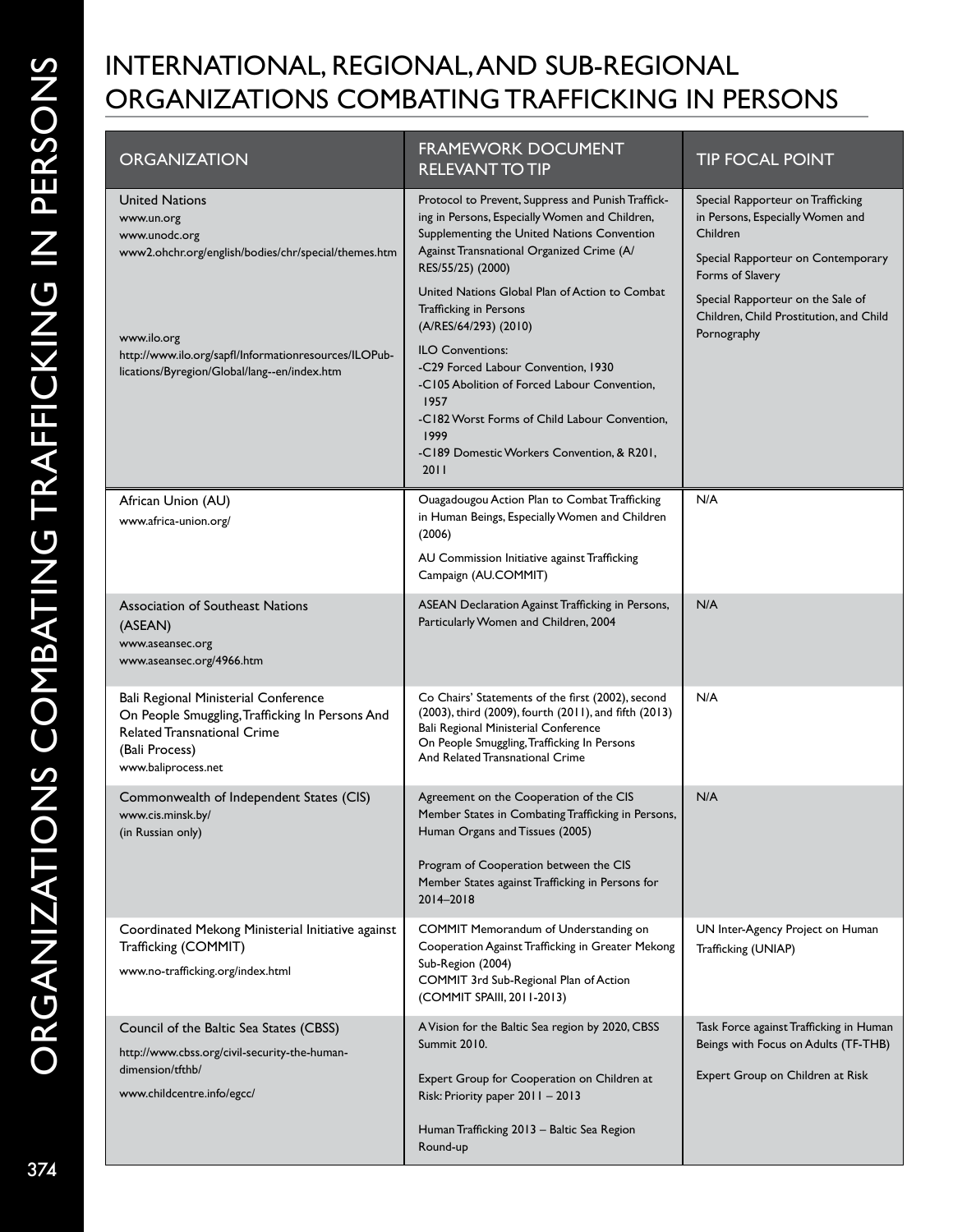| E                   |                                                               |
|---------------------|---------------------------------------------------------------|
|                     |                                                               |
| ı                   |                                                               |
|                     |                                                               |
|                     |                                                               |
| Ū                   |                                                               |
| LINU(INU)<br>J<br>ņ | ココフ                                                           |
|                     | J                                                             |
|                     |                                                               |
|                     | ֖֖֖֖֖֖֖ׅ֪ׅ֖ׅ֖ׅ֖ׅ֖֖֧ׅ֖ׅ֖֧֪֪֪֪֪֪֧֖֧֚֚֚֚֚֚֚֚֚֚֚֚֚֚֚֚֚֚֚֬֝֝֝֝֝֝֝֝ |
|                     | $\overline{\phantom{a}}$                                      |
|                     |                                                               |
|                     |                                                               |
| š.                  |                                                               |

| <b>ORGANIZATION</b>                                                                                                                                        | <b>FRAMEWORK DOCUMENT</b><br><b>RELEVANT TO TIP</b>                                                                                                                                                                                                                                                  | <b>TIP FOCAL POINT</b>                                                       |
|------------------------------------------------------------------------------------------------------------------------------------------------------------|------------------------------------------------------------------------------------------------------------------------------------------------------------------------------------------------------------------------------------------------------------------------------------------------------|------------------------------------------------------------------------------|
| Council of Europe (COE)<br>www.coe.int<br>www.coe.int/t/dghl/monitoring/trafficking/<br>default_en.asp                                                     | COE Convention on Action Against Trafficking in<br>Human Beings (2005)                                                                                                                                                                                                                               | Group of Experts on Action Against<br>Trafficking in Human Beings (GRETA)    |
| Economic Community of West African States<br>(ECOWAS)<br>www.ecowas.int<br>Economic Community of Central African States<br>(ECCAS)<br>www.ceeac-eccas.org/ | Declaration on the Fight against Trafficking in<br>Persons, 2001<br>ECOWAS Initial Plan of Action against Trafficking<br>in Persons (2002-2003), extended until 2011<br>Joint ECOWAS/ECCAS Regional Plan of Action to<br>Combat Trafficking in Persons, especially Women<br>and Children (2006-2008) | Anti-Trafficking Unit                                                        |
| European Union (EU)<br>http://ec.europa.eu/anti-trafficking/index.action                                                                                   | Brussels Declaration on Preventing and Combating<br>Trafficking in Human Beings, 2002<br>Directive on Preventing and Combating Trafficking<br>in Human Beings and<br><b>Protecting Victims</b>                                                                                                       | European Union Anti-Trafficking<br>Coordinator                               |
| League of Arab States (LAS)<br>www.arableagueonline.org/las/index.jsp<br>(in Arabic only)                                                                  | Arab Framework Act on Combating Trafficking in<br>Persons (2008)<br>Arab Initiative to Combat Trafficking in Persons,<br>2010                                                                                                                                                                        | N/A                                                                          |
| Organization of American States (OAS)<br>www.oas.org/en/default.asp<br>www.oas.org/dsp/english/cpo_trata.asp                                               | Work Plan to Combat Trafficking in Persons in the<br>Western Hemisphere 2010-2012 (AG/RES. 2551<br>$(XL-O/10)$                                                                                                                                                                                       | Coordinator Against Trafficking<br>in Persons                                |
| Organization of Islamic Conference (OIC)<br>http://www.comcec.org/TR/Yeni Site Dokumanlar/<br>ana_dokumanlar/IKT_Sarti.pdf                                 | Charter of the Organisation of the Islamic<br>Conference, 2008                                                                                                                                                                                                                                       | N/A                                                                          |
| Organization for Security and Cooperation in<br>Europe (OSCE)<br>www.osce.org/<br>www.osce.org/cthb                                                        | OSCE Action Plan to Combat Trafficking in Human<br>Beings (2003)<br>Platform for Action Against Human Trafficking<br>(2007)<br>Decision No. 1107 Addendum to the OSCE Action<br>Plan to Combat Trafficking in Human Beings,<br>Decision No. 1107, 6 December 2013                                    | Special Representative and<br>Co-ordinator on Trafficking in<br>Human Beings |
| Regional Conference on Migration (RCM)<br>(Puebla Group)<br>www.rcmvs.org/                                                                                 | Regional Conference on Migration Plan<br>of Action                                                                                                                                                                                                                                                   | N/A                                                                          |
| Southern African Development Community<br>(SADC)<br>www.sadc.int/<br>www.sadc.int/index/browse/page/531                                                    | SADC Regional Plan of Action on Trafficking in<br>Persons, 2009-2019                                                                                                                                                                                                                                 | N/A                                                                          |
| South Asian Association for Regional<br>Cooperation (SAARC)<br>www.saarc-sec.org/<br>http://www.saarc-sec.org/userfiles/conv-traffiking.pdf                | SAARC Convention on Preventing and<br>Combating Trafficking in Women and Children for<br>Prostitution, 2002                                                                                                                                                                                          | Regional Task Force                                                          |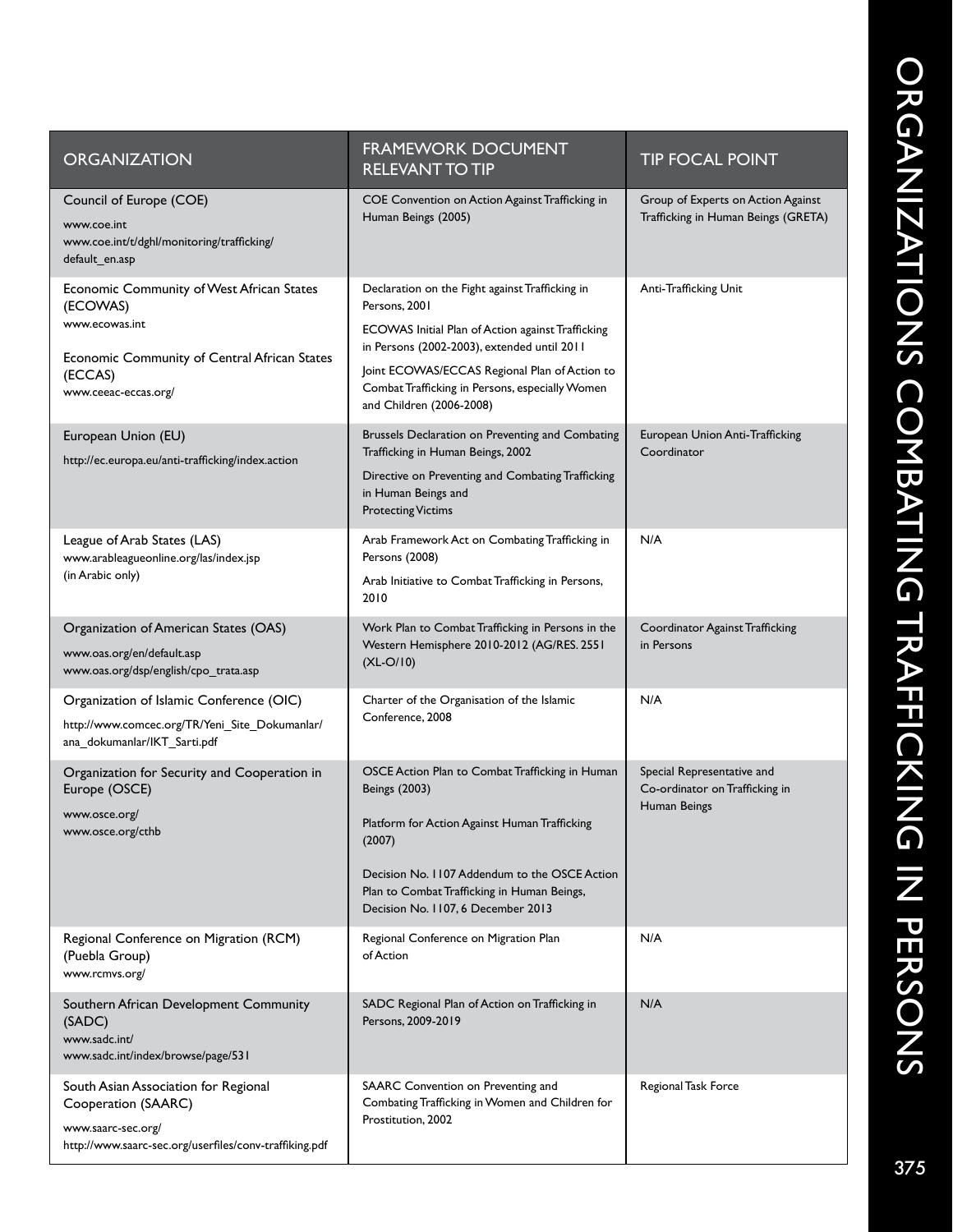## GLOSSARY OF ACRONYMS

| <b>ASEAN</b>                                  | Association of Southeast Asian Nations                                                                                                                                                           |
|-----------------------------------------------|--------------------------------------------------------------------------------------------------------------------------------------------------------------------------------------------------|
| <b>ECCAS</b><br><b>ECOWAS</b><br><b>ECPAT</b> | Economic Community of Central African States<br><b>Economic Community of West African States</b><br>End Child Prostitution, Child Pornography and Trafficking<br>of Children for Sexual Purposes |
| <b>EU</b><br><b>EUROPOL</b>                   | European Union<br>European Police Office                                                                                                                                                         |
| <b>GRETA</b>                                  | Council of Europe's Group of Experts on Action<br>against Trafficking in Human Beings                                                                                                            |
| <b>ILO</b>                                    | International Labour Organization                                                                                                                                                                |
| <b>ILO-IPEC</b>                               | International Labour Organization's International Programme<br>on the Elimination of Child Labour                                                                                                |
| <b>INTERPOL</b>                               | International Criminal Police Organization                                                                                                                                                       |
| <b>IOM</b>                                    | International Organization for Migration                                                                                                                                                         |
| <b>LGBT</b>                                   | Lesbian, Gay, Bisexual, Transgender                                                                                                                                                              |
| <b>NGO</b>                                    | Non-Governmental Organization                                                                                                                                                                    |
| <b>OAS</b>                                    | Organization of American States                                                                                                                                                                  |
| <b>OSCE</b>                                   | Organization for Security and Co-operation in Europe                                                                                                                                             |
| <b>UN</b>                                     | <b>United Nations</b>                                                                                                                                                                            |
| <b>UNDP</b>                                   | United Nations Development Programme                                                                                                                                                             |
| <b>UNHCR</b>                                  | United Nations High Commissioner for Refugees                                                                                                                                                    |
| <b>UNICEF</b>                                 | United Nations Children's Fund                                                                                                                                                                   |
| <b>UNODC</b>                                  | United Nations Office on Drugs and Crime                                                                                                                                                         |
| <b>UN Women</b>                               | United Nations Entity for Gender Equality and the<br><b>Empowerment of Women</b>                                                                                                                 |
| 2000 UN TIP PROTOCOL<br>(PALERMO PROTOCOL)    | Protocol to Prevent, Suppress and Punish Trafficking in Persons,<br>Especially Women and Children, Supplementing the United Nations<br><b>Convention Against Transnational Organized Crime</b>   |

### NOTES:

- Local currencies were converted to U.S. dollars (\$) using the currency exchange rates reported by the U.S. Department of the Treasury on December 31, 2014. The rates can be found here: http://www.fiscal.treasury.gov/fsreports/rpt/treasRptRateExch/itin-12-31-2014.pdf
- Monetary amounts were rounded to three significant figures.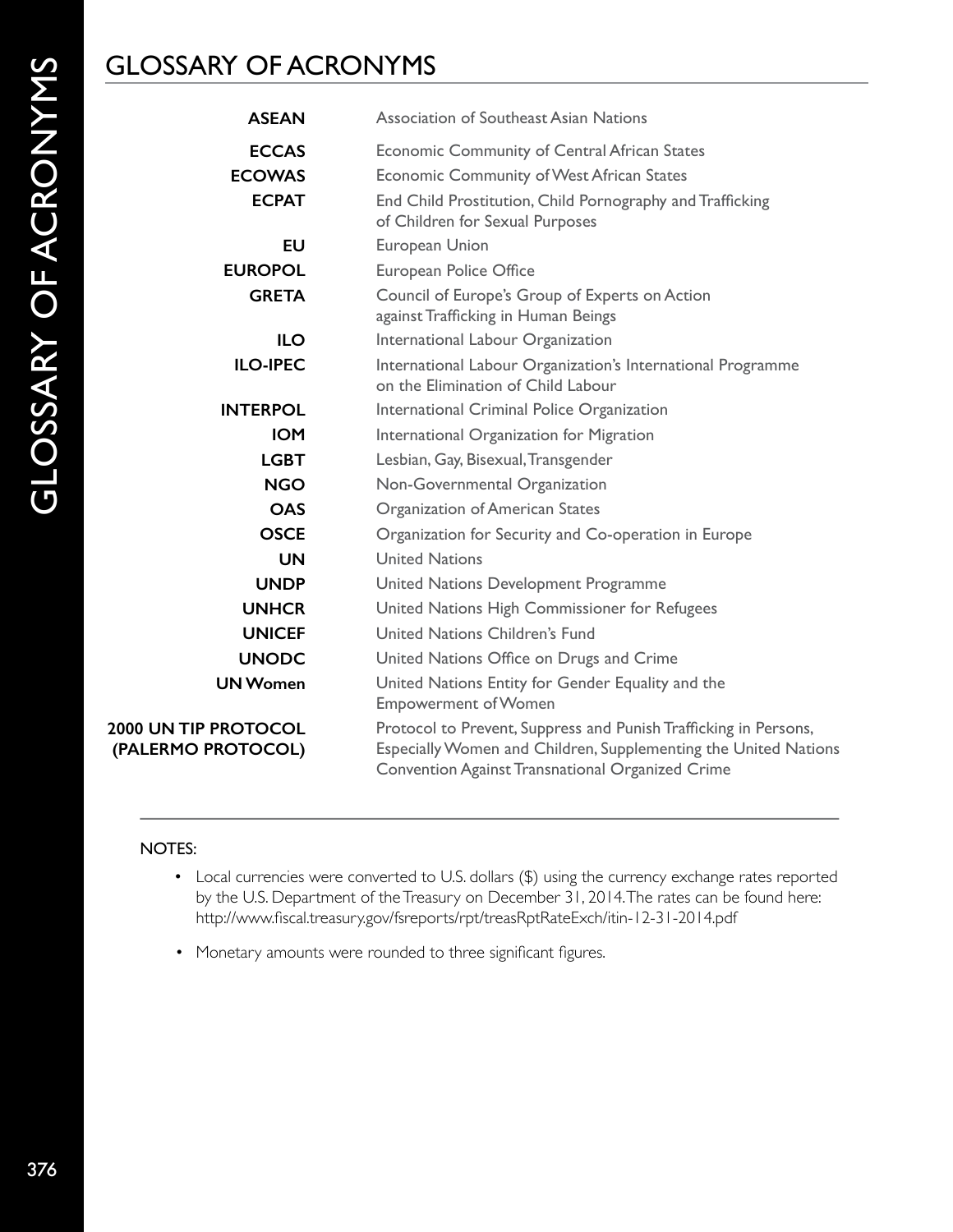# 377 PHOTO CREDITS PHOTO CREDITS

# PHOTO CREDITS

- Inside front cover: AP Photo/Niranjan Shrestha
- Page 2: United States Department of State
- Page 3: United States Department of State
- Page 4-5: AP Photo/Dita Alangkara
- Page 6: AP Photo/Wont Maye-E
- Page 9: REUTERS/Ahmad Masood
- Page 10: AP Photo/L'Osservatore Romano, ho
- Page 11: © Steve McCurry/Magnum Photos
- Page 12: © Jonas Bendiksen/Magnum Photos
- Page 14 (left): REUTERS/Andrew Biraj
- Page 14 (right): REUTERS/Akhtar Soomro
- Page 15 (top): © Chris Steele-Perkins/Magnum Photos
- Page 15 (bottom): © 2014 Human Rights Watch
- Page 16: REUTERS/Andrew Biraj
- Page 18: AP Photo/Dita Alangkara
- Page 19: Free the Slaves | Kay Chernush
- Page 20: © Paolo Pellegrin/Magnum Photos
- Page 21 (left): REUTERS/Nicky Loh
- Page 21 (right): © Eli Reed/Magnum Photos
- Page 22: Marcel Crozet/ILO
- Page 23 (left): AP Photo/Rebecca Blackwell
- Page 23 (right): REUTERS/Ali Hashisho
- Page 24: Del Manning/The A21 Campaign
- Page 25 (top): Brooke McKean, Heartland Alliance International
- Page 25 (bottom): IOM Mission Ukraine
- Page 27: Bernard Henin
- Page 29: Free the Slaves | Robin Romano
- Page 30: AP Photo/Carolyn Kaster
- Page 31: Alfred Yaghobzadeh/Polaris Images
- Page 32: REUTERS/Marisela Murcia
- Page 33: AP Photo/Ebrahim Noroozi
- Page 34: Dalit Freedom Network USA/Chelsea Hudson
- Page 35 (top two photos): United States Department of State
- Page 35 (bottom): Laura Emiko Soltis/CIW
- Page 36: REUTERS/Andrew Biraj
- Page 39 (upper left): AP Photo/Raqqa Is Being Slaughtered Silently
- Page 39 (lower left): Ed Ou/Getty Images Reportage
- Page 39 (right): Mohammed Huwais/Getty Images
- Page 44: REUTERS/China Daily
- Page 46: REUTERS/Parwiz
- Page 51: Reuters/Amr Abdallah Dalsh
- Page 52-53: Donald Bartletti, Copyright, 2014, Los Angeles Times. Reprinted with permission.
- Page 61: © Michael Christopher Brown/Magnum Photos
- Page 63: AP Photo/Patrick Semansky
- Page 372: Bernard Henin
- Page 378: AP Photo/Binsar Bakkara
- Inside back cover: Courtesy President Lincoln's Cottage © 2015 National Trust for Historic Preservation